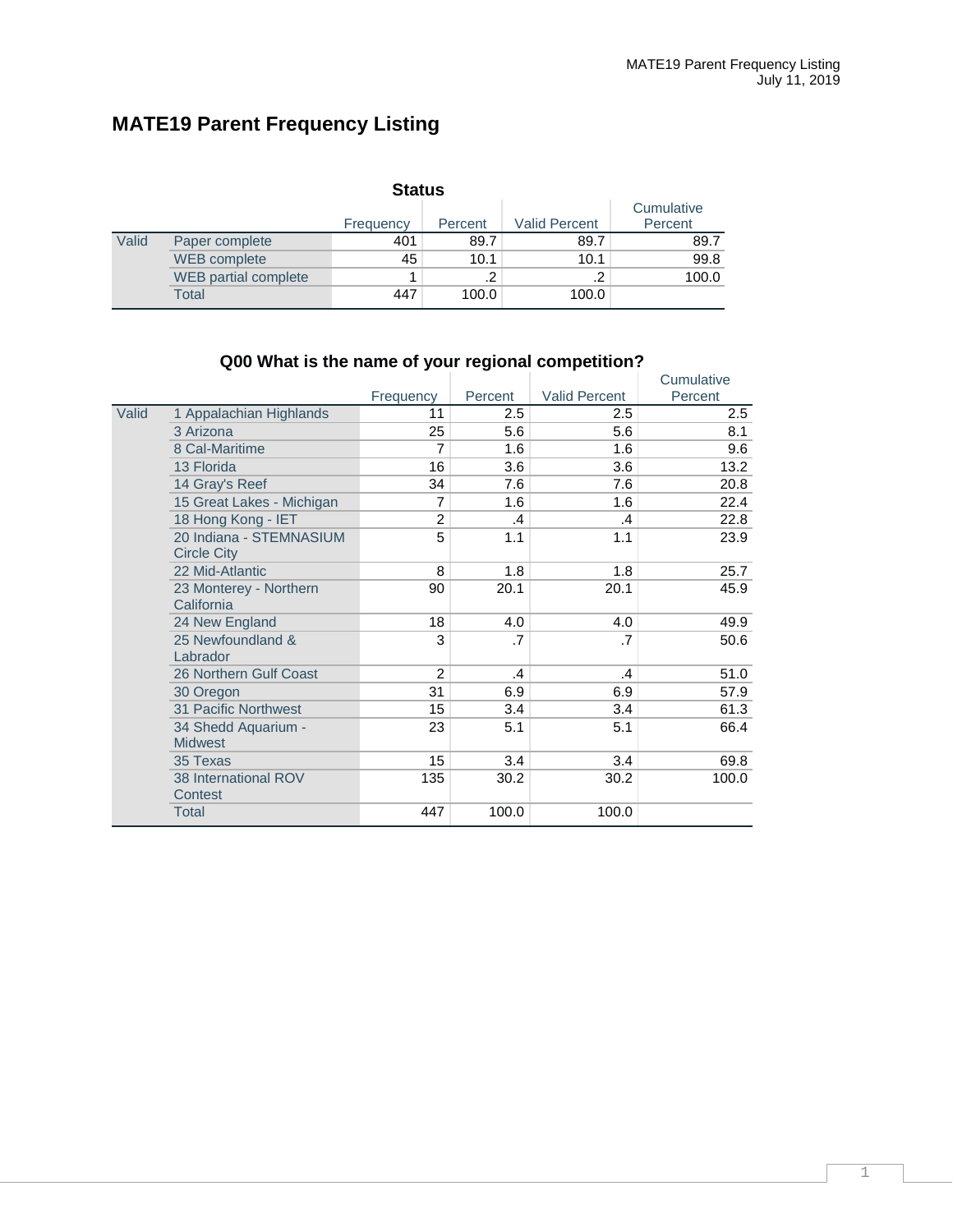|                |                | Frequency | Percent | <b>Valid Percent</b> | Cumulative<br>Percent |
|----------------|----------------|-----------|---------|----------------------|-----------------------|
| Valid          | $\Omega$       | 4         | .9      | .9                   | .9                    |
|                |                | 366       | 81.9    | 82.4                 | 83.3                  |
|                | $\overline{2}$ | 55        | 12.3    | 12.4                 | 95.7                  |
|                | 3              | 9         | 2.0     | 2.0                  | 97.7                  |
|                | $\overline{4}$ | 5         | 1.1     | 1.1                  | 98.9                  |
|                | 6              | 1         | .2      | .2                   | 99.1                  |
|                |                | 4         | .2      | .2                   | 99.3                  |
|                | 10             | 1         | .2      | .2                   | 99.5                  |
|                | 12             | 1         | .2      | .2                   | 99.8                  |
|                | 30             | 1         | .2      | .2                   | 100.0                 |
|                | <b>Total</b>   | 444       | 99.3    | 100.0                |                       |
| <b>Missing</b> | -1 No answer   | 3         | .7      |                      |                       |
| <b>Total</b>   |                | 447       | 100.0   |                      |                       |

#### **Q01 How many of your children are participating in the current MATE ROV competition today?**

#### **Q02 How many of your children have ever participated in MATE ROV competitions?**

|                |                | Frequency | Percent | <b>Valid Percent</b> | Cumulative<br>Percent |
|----------------|----------------|-----------|---------|----------------------|-----------------------|
| Valid          | $\Omega$       | 68        | 15.2    | 15.3                 | 15.3                  |
|                |                | 280       | 62.6    | 63.1                 | 78.4                  |
|                | $\overline{2}$ | 80        | 17.9    | 18.0                 | 96.4                  |
|                | 3              | 12        | 2.7     | 2.7                  | 99.1                  |
|                | 6              |           | .2      | .2                   | 99.3                  |
|                |                |           | .2      | .2                   | 99.5                  |
|                | 10             |           | .2      | .2                   | 99.8                  |
|                | 12             |           | .2      | .2                   | 100.0                 |
|                | <b>Total</b>   | 444       | 99.3    | 100.0                |                       |
| <b>Missing</b> | -1 No answer   | 3         | .7      |                      |                       |
| <b>Total</b>   |                | 447       | 100.0   |                      |                       |

#### **Q03 How would you rate your child(ren)'s experience building and competing with an ROV (underwater robot)?**

|                |              | Frequency | Percent | <b>Valid Percent</b> | Cumulative<br>Percent |
|----------------|--------------|-----------|---------|----------------------|-----------------------|
| Valid          | 1 Excellent  | 329       | 73.6    | 73.8                 | 73.8                  |
|                | 2 Good       | 98        | 21.9    | 22.0                 | 95.7                  |
|                | 3 Fair       | 18        | 4.0     | 4.0                  | 99.8                  |
|                | 4 Poor       |           | .2      | $\cdot$ .2           | 100.0                 |
|                | <b>Total</b> | 446       | 99.8    | 100.0                |                       |
| <b>Missing</b> | -1 No answer | 1         | .2      |                      |                       |
| <b>Total</b>   |              | 447       | 100.0   |                      |                       |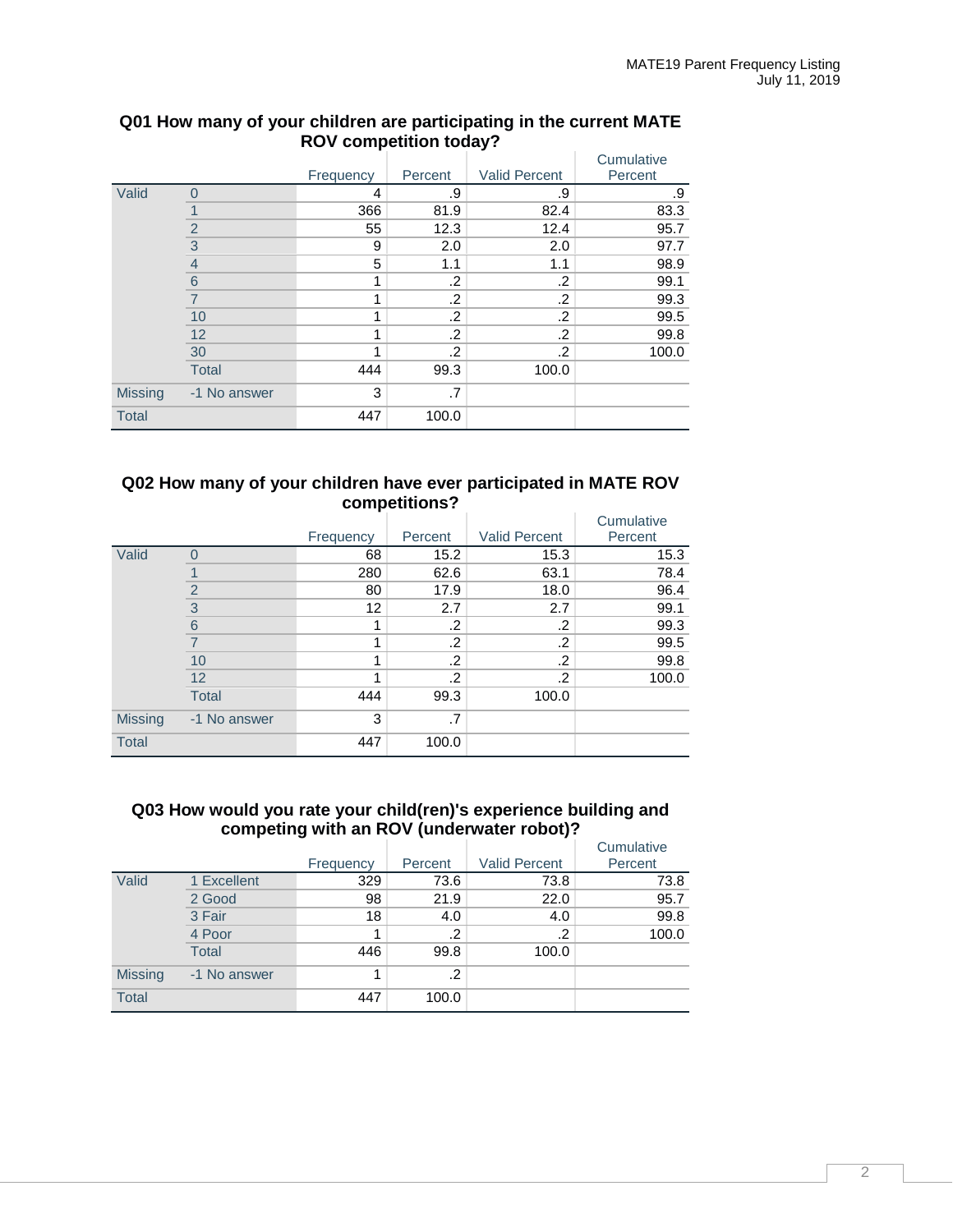|                |                              |           |         |                      | Cumulative |
|----------------|------------------------------|-----------|---------|----------------------|------------|
|                |                              | Frequency | Percent | <b>Valid Percent</b> | Percent    |
| Valid          | 1 Grades improved            | 241       | 53.9    | 54.9                 | 54.9       |
|                | 2 No difference              | 192       | 43.0    | 43.7                 | 98.6       |
|                | 3 Grades declined            | 2         | .4      | .5                   | 99.1       |
|                | 4 Doesn't study that subject | 4         | .9      | .9                   | 100.0      |
|                | <b>Total</b>                 | 439       | 98.2    | 100.0                |            |
| <b>Missing</b> | -1 No answer                 | 8         | 1.8     |                      |            |
| <b>Total</b>   |                              | 447       | 100.0   |                      |            |

# **Q04A Has building an ROV affected your child(ren)'s grades in SCIENCE**

# **Q04B Has building an ROV affected your child(ren)'s grades in MATH**

|                |                   |           |         |                      | Cumulative |
|----------------|-------------------|-----------|---------|----------------------|------------|
|                |                   | Frequency | Percent | <b>Valid Percent</b> | Percent    |
| Valid          | 1 Grades improved | 213       | 47.7    | 48.6                 | 48.6       |
|                | 2 No difference   | 221       | 49.4    | 50.5                 | 99.1       |
|                | 3 Grades declined | 4         | .9      | .9                   | 100.0      |
|                | Total             | 438       | 98.0    | 100.0                |            |
| <b>Missing</b> | -1 No answer      | 9         | 2.0     |                      |            |
| <b>Total</b>   |                   | 447       | 100.0   |                      |            |

### **Q04C Has building an ROV affected your child(ren)'s grades in COMPUTERS**

|                |                              |           |         |                      | Cumulative |
|----------------|------------------------------|-----------|---------|----------------------|------------|
|                |                              | Frequency | Percent | <b>Valid Percent</b> | Percent    |
| Valid          | 1 Grades improved            | 199       | 44.5    | 45.3                 | 45.3       |
|                | 2 No difference              | 168       | 37.6    | 38.3                 | 83.6       |
|                | 3 Grades declined            |           | .2      | .2                   | 83.8       |
|                | 4 Doesn't study that subject | 71        | 15.9    | 16.2                 | 100.0      |
|                | <b>Total</b>                 | 439       | 98.2    | 100.0                |            |
| <b>Missing</b> | -1 No answer                 | 8         | 1.8     |                      |            |
| Total          |                              | 447       | 100.0   |                      |            |

### **Q04D Has building an ROV affected your child(ren)'s grades in ENGINEERING/ROBOTICS**

|                |                              |           |            |                      | Cumulative |
|----------------|------------------------------|-----------|------------|----------------------|------------|
|                |                              | Frequency | Percent    | <b>Valid Percent</b> | Percent    |
| Valid          | 1 Grades improved            | 243       | 54.4       | 55.2                 | 55.2       |
|                | 2 No difference              | 108       | 24.2       | 24.5                 | 79.8       |
|                | 3 Grades declined            |           | $\cdot$ .2 | $\cdot$ .2           | 80.0       |
|                | 4 Doesn't study that subject | 88        | 19.7       | 20.0                 | 100.0      |
|                | Total                        | 440       | 98.4       | 100.0                |            |
| <b>Missing</b> | -1 No answer                 |           | 1.6        |                      |            |
| <b>Total</b>   |                              | 447       | 100.0      |                      |            |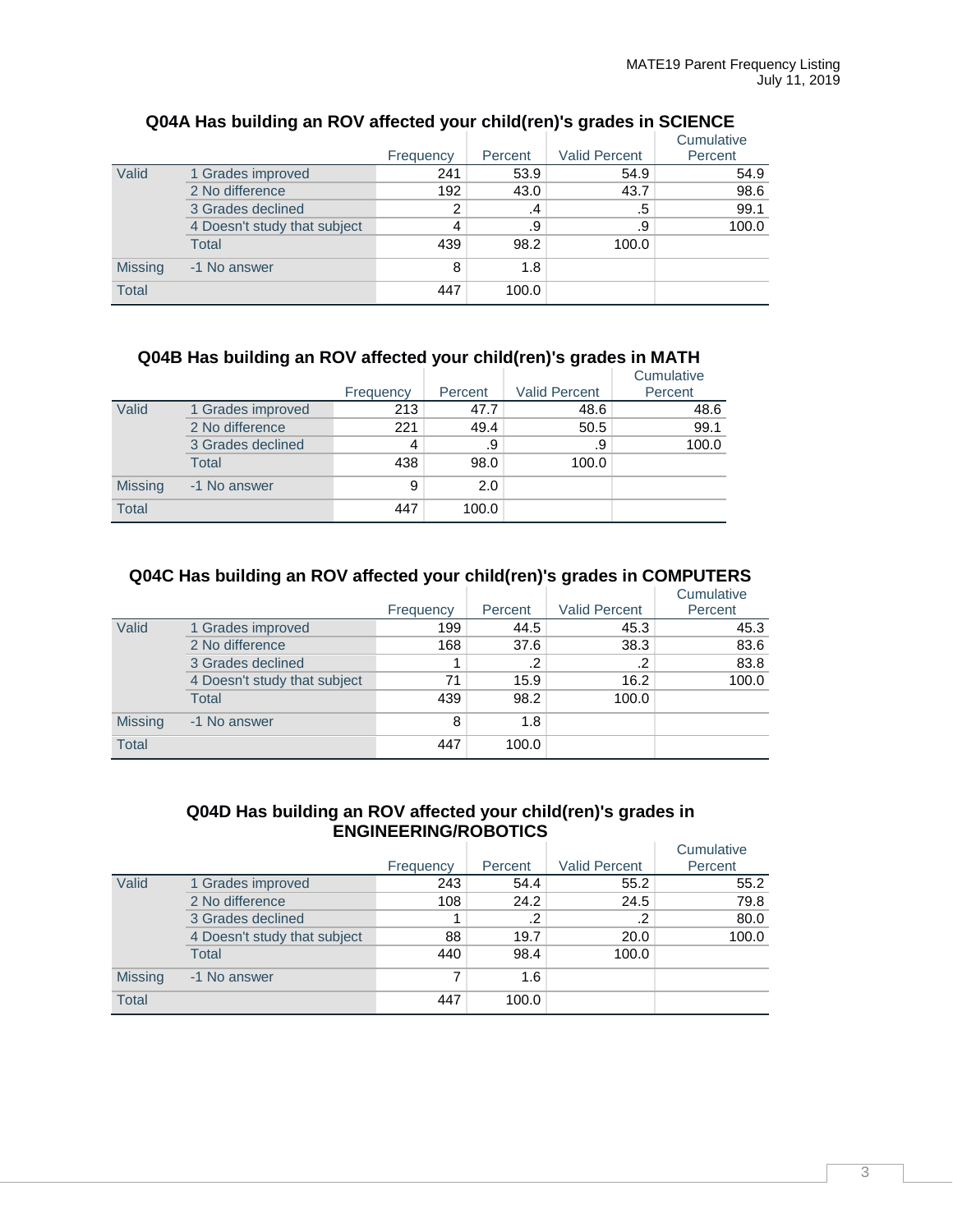|                |                     |               | Percent | <b>Valid Percent</b> | Cumulative<br>Percent |
|----------------|---------------------|---------------|---------|----------------------|-----------------------|
|                |                     | Frequency     |         |                      |                       |
| Valid          | 1 Strongly agree    | 259           | 57.9    | 58.3                 | 58.3                  |
|                | 2 Agree             | 150           | 33.6    | 33.8                 | 92.1                  |
|                | 3 Neutral           | 30            | 6.7     | 6.8                  | 98.9                  |
|                | 4 Disagree          | 2             | .4      | .5                   | 99.3                  |
|                | 5 Strongly disagree |               | .2      | .2                   | 99.5                  |
|                | 6 Dont know         | $\mathcal{P}$ | .4      | .5                   | 100.0                 |
|                | Total               | 444           | 99.3    | 100.0                |                       |
| <b>Missing</b> | -1 No answer        | 3             | .7      |                      |                       |
| <b>Total</b>   |                     | 447           | 100.0   |                      |                       |

#### **Q05A Because of the ROV project my child(ren) are more interested in learning about science, technology, engineering, and math**

#### **Q05B Because of the ROV project my child(ren) know more about careers in science, technology, engineering, and math**

|                |                     | Frequency | Percent | <b>Valid Percent</b> | Cumulative<br>Percent |
|----------------|---------------------|-----------|---------|----------------------|-----------------------|
| Valid          | 1 Strongly agree    | 232       | 51.9    | 52.0                 | 52.0                  |
|                | 2 Agree             | 156       | 34.9    | 35.0                 | 87.0                  |
|                | 3 Neutral           | 48        | 10.7    | 10.8                 | 97.8                  |
|                | 4 Disagree          | 5         | 1.1     | 1.1                  | 98.9                  |
|                | 5 Strongly disagree |           | .2      | .2                   | 99.1                  |
|                | 6 Dont know         | 4         | .9      | .9                   | 100.0                 |
|                | Total               | 446       | 99.8    | 100.0                |                       |
| <b>Missing</b> | -1 No answer        |           | .2      |                      |                       |
| <b>Total</b>   |                     | 447       | 100.0   |                      |                       |

#### **Q05C Because of the ROV project my child(ren) are more interested in a career in science, technology, engineering, or math**

|                |                     | Frequency | Percent | <b>Valid Percent</b> | Cumulative<br>Percent |
|----------------|---------------------|-----------|---------|----------------------|-----------------------|
| Valid          | 1 Strongly agree    | 237       | 53.0    | 53.1                 | 53.1                  |
|                | 2 Agree             | 132       | 29.5    | 29.6                 | 82.7                  |
|                | 3 Neutral           | 67        | 15.0    | 15.0                 | 97.8                  |
|                | 4 Disagree          | 3         | .7      | .7                   | 98.4                  |
|                | 5 Strongly disagree | 2         | .4      | .4                   | 98.9                  |
|                | 6 Dont know         | 5         | 1.1     | 1.1                  | 100.0                 |
|                | Total               | 446       | 99.8    | 100.0                |                       |
| <b>Missing</b> | -1 No answer        |           | .2      |                      |                       |
| <b>Total</b>   |                     | 447       | 100.0   |                      |                       |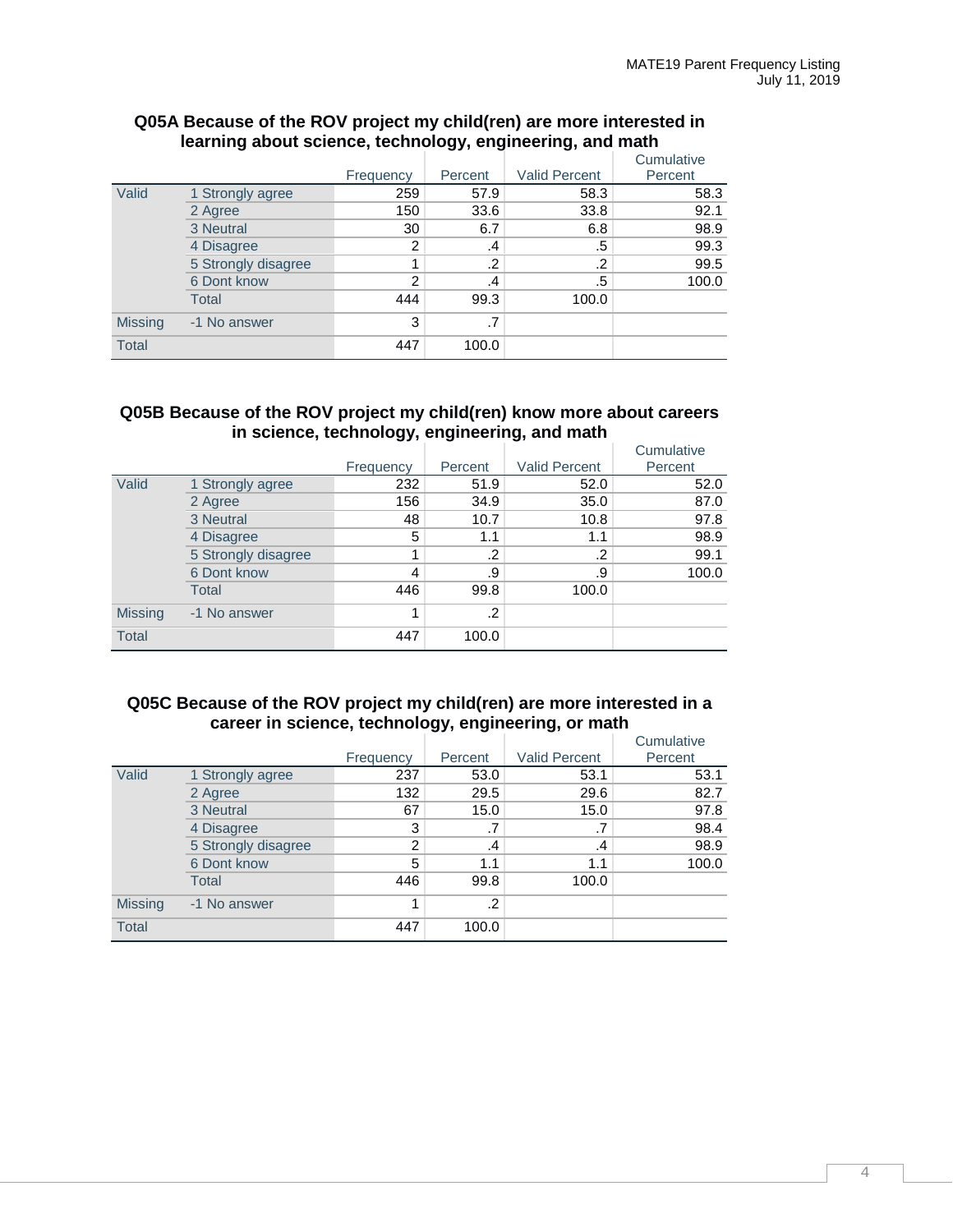|                |                     |           |         |                      | Cumulative |
|----------------|---------------------|-----------|---------|----------------------|------------|
|                |                     | Frequency | Percent | <b>Valid Percent</b> | Percent    |
| Valid          | 1 Strongly agree    | 280       | 62.6    | 62.8                 | 62.8       |
|                | 2 Agree             | 132       | 29.5    | 29.6                 | 92.4       |
|                | 3 Neutral           | 29        | 6.5     | 6.5                  | 98.9       |
|                | 4 Disagree          |           | .2      | .2                   | 99.1       |
|                | 5 Strongly disagree |           | .2      | .2                   | 99.3       |
|                | 6 Dont know         | 3         | .7      |                      | 100.0      |
|                | <b>Total</b>        | 446       | 99.8    | 100.0                |            |
| <b>Missing</b> | -1 No answer        |           | .2      |                      |            |
| <b>Total</b>   |                     | 447       | 100.0   |                      |            |

#### **Q05D Because of the ROV project my child(ren) have increased their ability to apply STEM knowledge to solving real world problems**

### **Q06A Because of the ROV project my child(ren) are better team members**

|                |                     |           |         |                      | Cumulative |
|----------------|---------------------|-----------|---------|----------------------|------------|
|                |                     | Frequency | Percent | <b>Valid Percent</b> | Percent    |
| Valid          | 1 Strongly agree    | 253       | 56.6    | 57.1                 | 57.1       |
|                | 2 Agree             | 162       | 36.2    | 36.6                 | 93.7       |
|                | 3 Neutral           | 27        | 6.0     | 6.1                  | 99.8       |
|                | 5 Strongly disagree |           | .2      | .2                   | 100.0      |
|                | <b>Total</b>        | 443       | 99.1    | 100.0                |            |
| <b>Missing</b> | -1 No answer        | 4         | .9      |                      |            |
| <b>Total</b>   |                     | 447       | 100.0   |                      |            |

# **Q06B Because of the ROV project my child(ren) are better leaders**

|                |                     |           |         |                      | Cumulative |
|----------------|---------------------|-----------|---------|----------------------|------------|
|                |                     | Frequency | Percent | <b>Valid Percent</b> | Percent    |
| Valid          | 1 Strongly agree    | 250       | 55.9    | 56.4                 | 56.4       |
|                | 2 Agree             | 144       | 32.2    | 32.5                 | 88.9       |
|                | 3 Neutral           | 47        | 10.5    | 10.6                 | 99.5       |
|                | 5 Strongly disagree |           | .2      | .2                   | 99.8       |
|                | 6 Dont know         |           | .2      | .2                   | 100.0      |
|                | Total               | 443       | 99.1    | 100.0                |            |
| <b>Missing</b> | -1 No answer        | 4         | .9      |                      |            |
| <b>Total</b>   |                     | 447       | 100.0   |                      |            |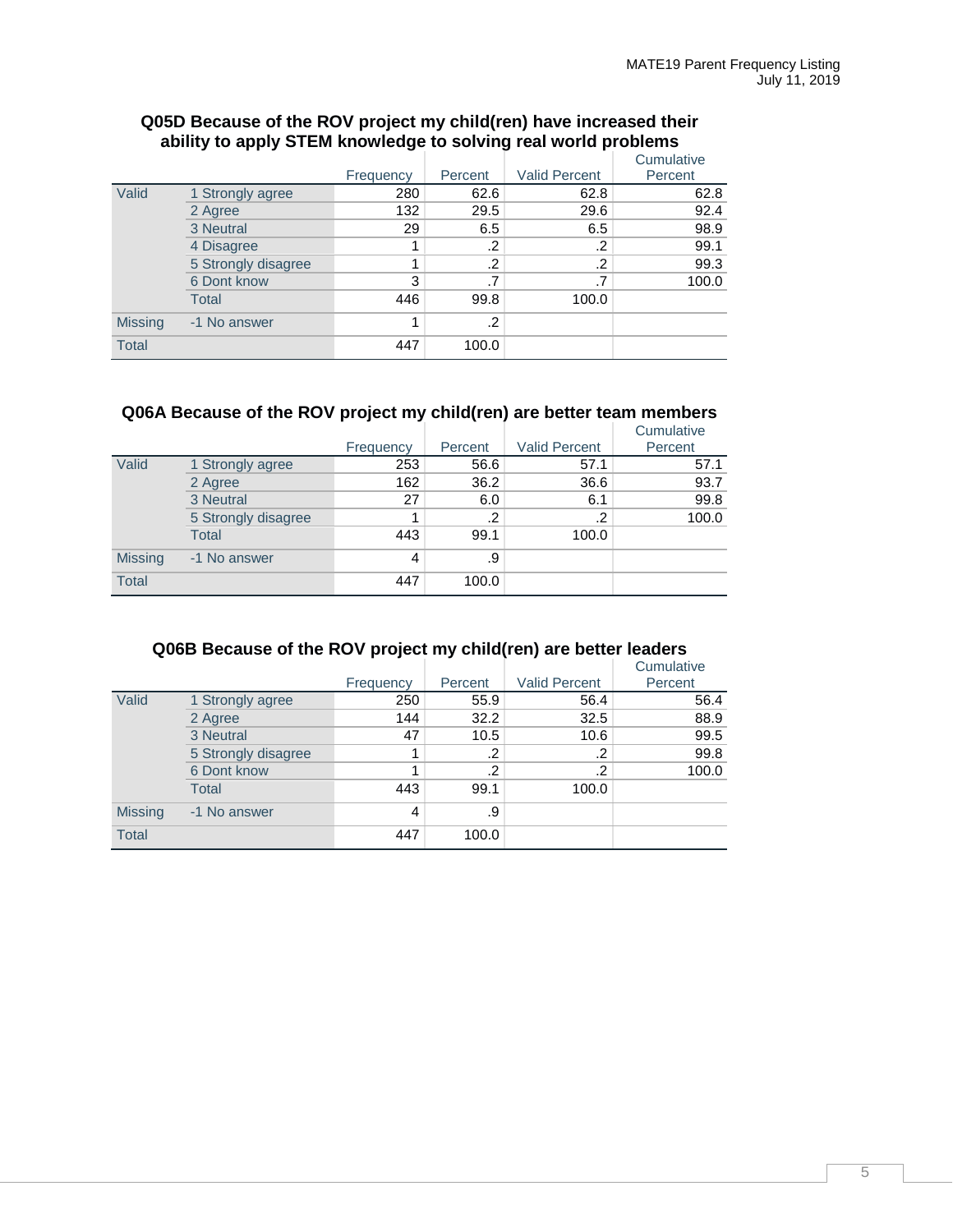| -----          |                     |           |         |                      |                       |  |
|----------------|---------------------|-----------|---------|----------------------|-----------------------|--|
|                |                     | Frequency | Percent | <b>Valid Percent</b> | Cumulative<br>Percent |  |
| Valid          | 1 Strongly agree    | 274       | 61.3    | 62.1                 | 62.1                  |  |
|                | 2 Agree             | 147       | 32.9    | 33.3                 | 95.5                  |  |
|                | 3 Neutral           | 18        | 4.0     | 4.1                  | 99.5                  |  |
|                | 5 Strongly disagree |           | .2      | .2                   | 99.8                  |  |
|                | 6 Dont know         | 4         | .2      | .2                   | 100.0                 |  |
|                | Total               | 441       | 98.7    | 100.0                |                       |  |
| <b>Missing</b> | -1 No answer        | 6         | 1.3     |                      |                       |  |
| <b>Total</b>   |                     | 447       | 100.0   |                      |                       |  |

### **Q06C Because of the ROV project my child(ren) are better problem solvers**

# **Q06D Because of the ROV project my child(ren) are better critical thinkers**

|                |                     |           |         |                      | Cumulative |
|----------------|---------------------|-----------|---------|----------------------|------------|
|                |                     | Frequency | Percent | <b>Valid Percent</b> | Percent    |
| Valid          | 1 Strongly agree    | 263       | 58.8    | 59.5                 | 59.5       |
|                | 2 Agree             | 144       | 32.2    | 32.6                 | 92.1       |
|                | 3 Neutral           | 33        | 7.4     | 7.5                  | 99.5       |
|                | 5 Strongly disagree |           | .2      | .2                   | 99.8       |
|                | 6 Dont know         |           | .2      | .2                   | 100.0      |
|                | Total               | 442       | 98.9    | 100.0                |            |
| <b>Missing</b> | -1 No answer        | 5         | 1.1     |                      |            |
| <b>Total</b>   |                     | 447       | 100.0   |                      |            |

# **Q06E Because of the ROV project my child(ren) are more organized**

|                |                     |           |               |                      | Cumulative |
|----------------|---------------------|-----------|---------------|----------------------|------------|
|                |                     | Frequency | Percent       | <b>Valid Percent</b> | Percent    |
| Valid          | 1 Strongly agree    | 200       | 44.7          | 45.2                 | 45.2       |
|                | 2 Agree             | 135       | 30.2          | 30.5                 | 75.8       |
|                | 3 Neutral           | 89        | 19.9          | 20.1                 | 95.9       |
|                | 4 Disagree          | 15        | 3.4           | 3.4                  | 99.3       |
|                | 5 Strongly disagree |           | .2            | .2                   | 99.5       |
|                | 6 Dont know         | 2         | $\mathcal{A}$ | .5                   | 100.0      |
|                | Total               | 442       | 98.9          | 100.0                |            |
| <b>Missing</b> | -1 No answer        | 5         | 1.1           |                      |            |
| <b>Total</b>   |                     | 447       | 100.0         |                      |            |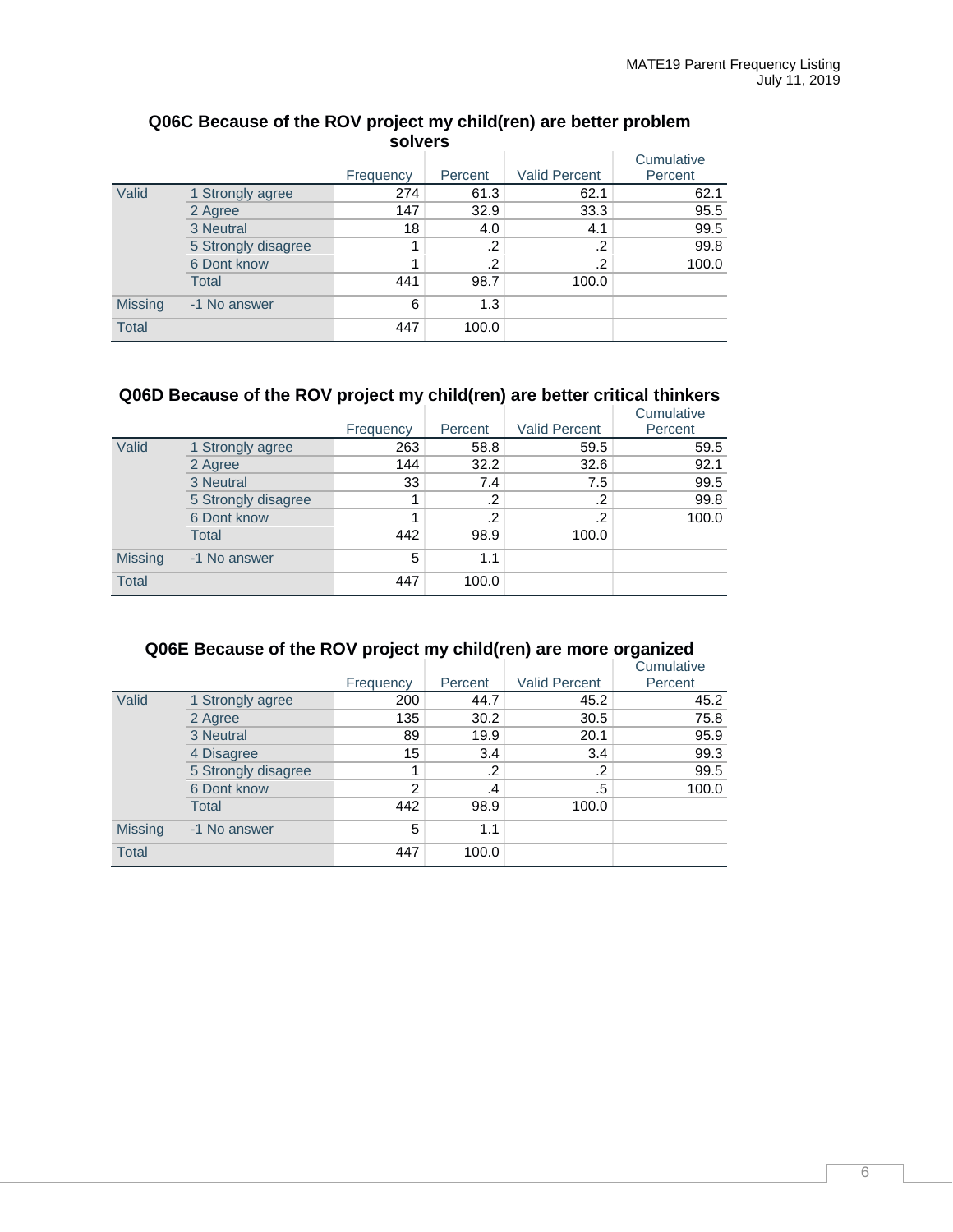|                |                     |                |         |                      | Cumulative |
|----------------|---------------------|----------------|---------|----------------------|------------|
|                |                     | Frequency      | Percent | <b>Valid Percent</b> | Percent    |
| Valid          | 1 Strongly agree    | 235            | 52.6    | 53.0                 | 53.0       |
|                | 2 Agree             | 165            | 36.9    | 37.2                 | 90.3       |
|                | 3 Neutral           | 39             | 8.7     | 8.8                  | 99.1       |
|                | 4 Disagree          |                | .2      | .2                   | 99.3       |
|                | 5 Strongly disagree |                | .2      | .2                   | 99.5       |
|                | 6 Dont know         | $\overline{2}$ | $\cdot$ | .5                   | 100.0      |
|                | Total               | 443            | 99.1    | 100.0                |            |
| <b>Missing</b> | -1 No answer        | 4              | .9      |                      |            |
| <b>Total</b>   |                     | 447            | 100.0   |                      |            |

# **Q06F Because of the ROV project my child(ren) are more self-confident**

### **Q07 What other changes have you seen in your child(ren) through their involvement in the ROV project?**

|                |                     |           |         |                      | Cumulative |
|----------------|---------------------|-----------|---------|----------------------|------------|
|                |                     | Frequency | Percent | <b>Valid Percent</b> | Percent    |
| Valid          | 1 Comments          | 209       | 46.8    | 100.0                | 100.0      |
| <b>Missing</b> | -2 Partial complete |           | $\cdot$ |                      |            |
|                | -1 No answer        | 237       | 53.0    |                      |            |
|                | Total               | 238       | 53.2    |                      |            |
| <b>Total</b>   |                     | 447       | 100.0   |                      |            |

### **Q08A The ROV program is valuable for my childs educational development**

|                |                     |           |         |                      | Cumulative |
|----------------|---------------------|-----------|---------|----------------------|------------|
|                |                     | Frequency | Percent | <b>Valid Percent</b> | Percent    |
| Valid          | 1 Strongly agree    | 325       | 72.7    | 73.5                 | 73.5       |
|                | 2 Agree             | 107       | 23.9    | 24.2                 | 97.7       |
|                | 3 Neutral           | 9         | 2.0     | 2.0                  | 99.8       |
|                | 5 Strongly disagree |           | .2      | .2                   | 100.0      |
|                | <b>Total</b>        | 442       | 98.9    | 100.0                |            |
| <b>Missing</b> | -2 Partial complete | 1         | .2      |                      |            |
|                | -1 No answer        | 4         | .9      |                      |            |
|                | <b>Total</b>        | 5         | 1.1     |                      |            |
| <b>Total</b>   |                     | 447       | 100.0   |                      |            |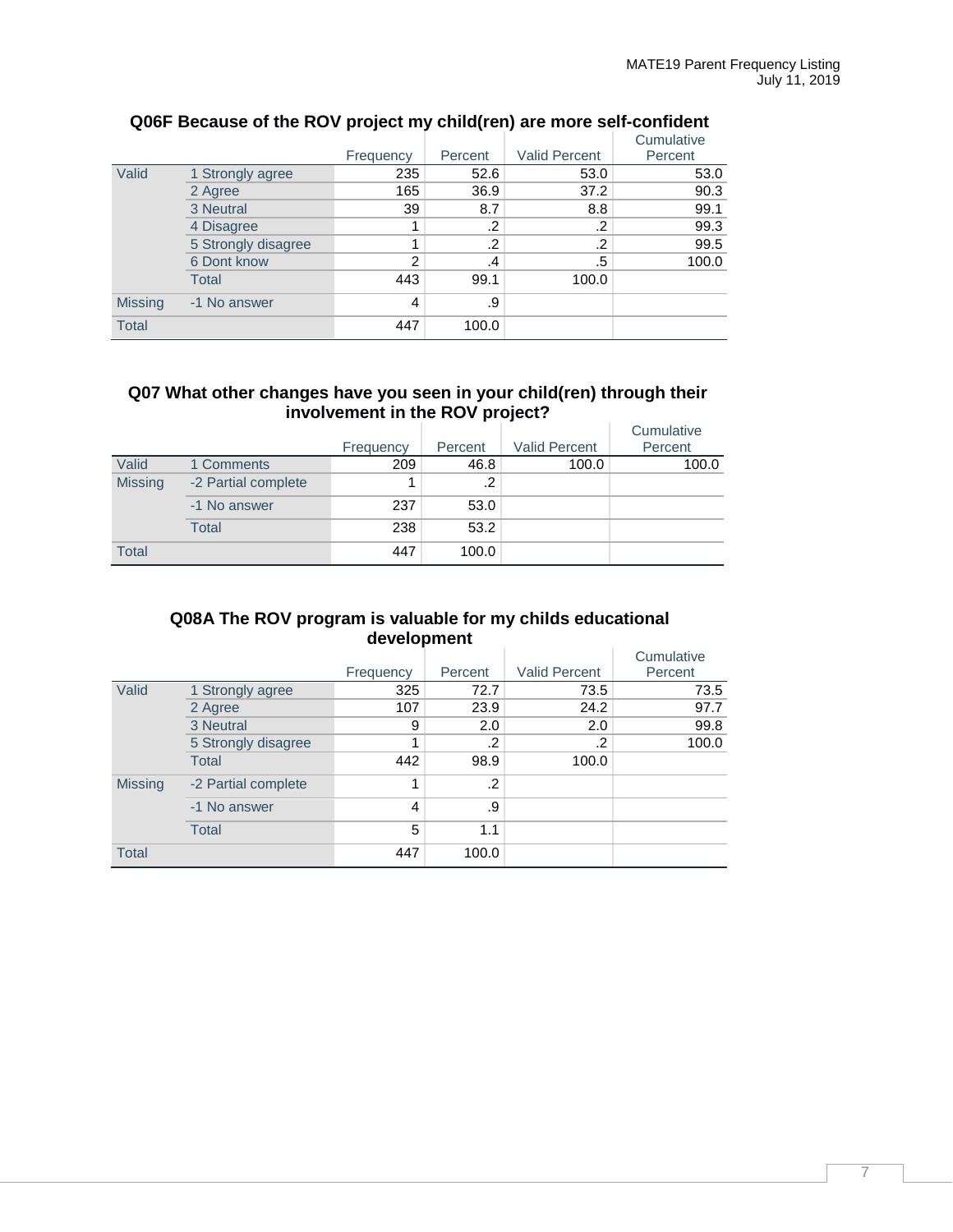|                |                     |                |         |                      | Cumulative |
|----------------|---------------------|----------------|---------|----------------------|------------|
|                |                     | Frequency      | Percent | <b>Valid Percent</b> | Percent    |
| Valid          | 1 Strongly agree    | 276            | 61.7    | 62.4                 | 62.4       |
|                | 2 Agree             | 119            | 26.6    | 26.9                 | 89.4       |
|                | 3 Neutral           | 41             | 9.2     | 9.3                  | 98.6       |
|                | 4 Disagree          | 3              | .7      | .7                   | 99.3       |
|                | 5 Strongly disagree | 2              | $\cdot$ | .5                   | 99.8       |
|                | 6 Dont know         |                | $\cdot$ | .2                   | 100.0      |
|                | <b>Total</b>        | 442            | 98.9    | 100.0                |            |
| <b>Missing</b> | -2 Partial complete |                | .2      |                      |            |
|                | -1 No answer        | $\overline{4}$ | .9      |                      |            |
|                | <b>Total</b>        | 5              | 1.1     |                      |            |
| <b>Total</b>   |                     | 447            | 100.0   |                      |            |

#### **Q08B The ROV program has made it easier for me to envision my child with a career in STEM**

# **Q09 Did you access any of the MATE online resources?**

|                |                     |           |            |                      | Cumulative |
|----------------|---------------------|-----------|------------|----------------------|------------|
|                |                     | Frequency | Percent    | <b>Valid Percent</b> | Percent    |
| Valid          | 1 Yes               | 202       | 45.2       | 46.3                 | 46.3       |
|                | $2$ No              | 233       | 52.1       | 53.4                 | 99.8       |
|                | 22                  |           | .2         | .2                   | 100.0      |
|                | <b>Total</b>        | 436       | 97.5       | 100.0                |            |
| <b>Missing</b> | -2 Partial complete |           | $\cdot$ .2 |                      |            |
|                | -1 No answer        | 10        | 2.2        |                      |            |
|                | <b>Total</b>        | 11        | 2.5        |                      |            |
| <b>Total</b>   |                     | 447       | 100.0      |                      |            |

### **Q10 Did the MATE online resources help you support your childs involvement in the ROV program?**

|                |                     |           |         |                      | Cumulative |
|----------------|---------------------|-----------|---------|----------------------|------------|
|                |                     | Frequency | Percent | <b>Valid Percent</b> | Percent    |
| Valid          | 1 Yes               | 189       | 42.3    | 82.2                 | 82.2       |
|                | $2$ No              | 15        | 3.4     | 6.5                  | 88.7       |
|                | 3 Not applicable    | 26        | 5.8     | 11.3                 | 100.0      |
|                | <b>Total</b>        | 230       | 51.5    | 100.0                |            |
| <b>Missing</b> | -3 Branching skip   | 29        | 6.5     |                      |            |
|                | -2 Partial complete | 1         | $\cdot$ |                      |            |
|                | -1 No answer        | 187       | 41.8    |                      |            |
|                | <b>Total</b>        | 217       | 48.5    |                      |            |
| <b>Total</b>   |                     | 447       | 100.0   |                      |            |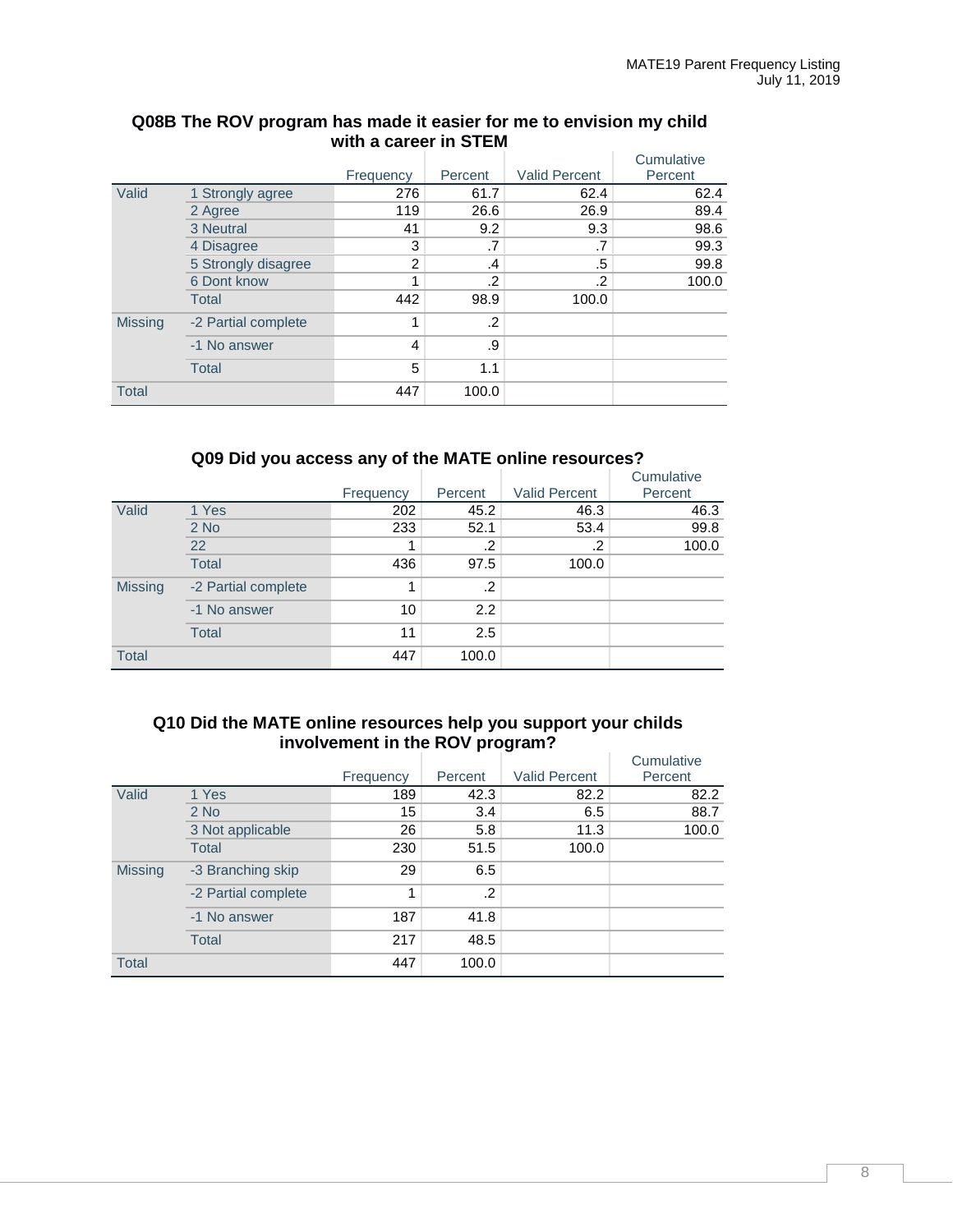|                |                     | Frequency | Percent | <b>Valid Percent</b> | Cumulative<br>Percent |
|----------------|---------------------|-----------|---------|----------------------|-----------------------|
| Valid          | 1 Yes               | 69        | 15.4    | 15.5                 | 15.5                  |
|                | $2$ No              | 377       | 84.3    | 84.5                 | 100.0                 |
|                | <b>Total</b>        | 446       | 99.8    | 100.0                |                       |
| <b>Missing</b> | -2 Partial complete |           | .2      |                      |                       |
| <b>Total</b>   |                     | 447       | 100.0   |                      |                       |

# **Q11A Do your child(ren) attend... Elementary school**

## **Q11B Do your child(ren) attend... Middle school/junior high**

|                |                     | Frequency | Percent | <b>Valid Percent</b> | Cumulative<br>Percent |
|----------------|---------------------|-----------|---------|----------------------|-----------------------|
| Valid          | 1 Yes               | 186       | 41.6    | 41.7                 | 41.7                  |
|                | $2$ No              | 260       | 58.2    | 58.3                 | 100.0                 |
|                | <b>Total</b>        | 446       | 99.8    | 100.0                |                       |
| <b>Missing</b> | -2 Partial complete |           | .2      |                      |                       |
| <b>Total</b>   |                     | 447       | 100.0   |                      |                       |

### **Q11C Do your child(ren) attend... High school**

|                |                     | Frequency | Percent | <b>Valid Percent</b> | Cumulative<br>Percent |
|----------------|---------------------|-----------|---------|----------------------|-----------------------|
| Valid          | 1 Yes               | 194       | 43.4    | 43.5                 | 43.5                  |
|                | $2$ No              | 252       | 56.4    | 56.5                 | 100.0                 |
|                | <b>Total</b>        | 446       | 99.8    | 100.0                |                       |
| <b>Missing</b> | -2 Partial complete |           | .2      |                      |                       |
| <b>Total</b>   |                     | 447       | 100.0   |                      |                       |

#### **Q11D Do your child(ren) attend... College/university**

|                |                     | Frequency | Percent | <b>Valid Percent</b> | Cumulative<br>Percent |
|----------------|---------------------|-----------|---------|----------------------|-----------------------|
| Valid          | 1 Yes               | 12        | 2.7     | 2.7                  | 2.7                   |
|                | $2$ No              | 434       | 97.1    | 97.3                 | 100.0                 |
|                | Total               | 446       | 99.8    | 100.0                |                       |
| <b>Missing</b> | -2 Partial complete |           | .2      |                      |                       |
| <b>Total</b>   |                     | 447       | 100.0   |                      |                       |

# **Q11E Do your child(ren) attend... Home school**

|                |                     | Frequency | Percent | <b>Valid Percent</b> | Cumulative<br>Percent |
|----------------|---------------------|-----------|---------|----------------------|-----------------------|
| Valid          | 1 Yes               | 34        | 7.6     | 7.6                  | 7.6                   |
|                | $2$ No              | 412       | 92.2    | 92.4                 | 100.0                 |
|                | <b>Total</b>        | 446       | 99.8    | 100.0                |                       |
| <b>Missing</b> | -2 Partial complete |           | .2      |                      |                       |
| <b>Total</b>   |                     | 447       | 100.0   |                      |                       |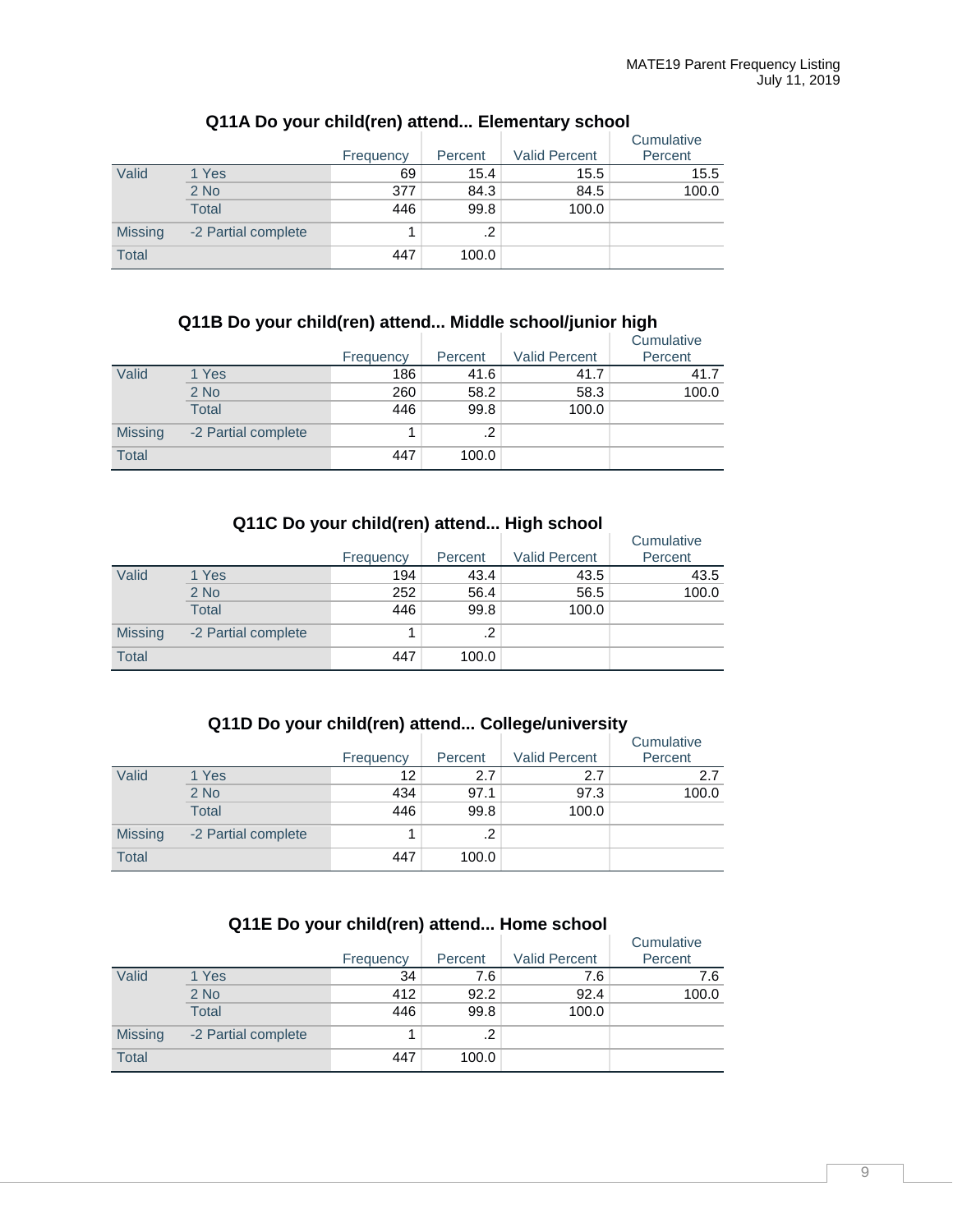|                |                     | Frequency | Percent | <b>Valid Percent</b> | Cumulative<br>Percent |
|----------------|---------------------|-----------|---------|----------------------|-----------------------|
| Valid          | 1 Yes               | 12        | 2.7     | 2.7                  | 2.7                   |
|                | $2$ No              | 434       | 97.1    | 97.3                 | 100.0                 |
|                | <b>Total</b>        | 446       | 99.8    | 100.0                |                       |
| <b>Missing</b> | -2 Partial complete |           | $\cdot$ |                      |                       |
| <b>Total</b>   |                     | 447       | 100.0   |                      |                       |

# **Q11F Do your child(ren) attend... Other (Please describe):**

#### **Q11F\_o Do your child(ren) attend... Other (Please describe):**

|                |                     |           |            |                      | Cumulative |
|----------------|---------------------|-----------|------------|----------------------|------------|
|                |                     | Frequency | Percent    | <b>Valid Percent</b> | Percent    |
| Valid          | 1 Comments          | 10        | 2.2        | 71.4                 | 71.4       |
|                | 2 No comments       | 4         | .9         | 28.6                 | 100.0      |
|                | Total               | 14        | 3.1        | 100.0                |            |
| <b>Missing</b> | -3 Branching skip   | 432       | 96.6       |                      |            |
|                | -2 Partial complete | и         | $\cdot$ .2 |                      |            |
|                | Total               | 433       | 96.9       |                      |            |
| <b>Total</b>   |                     | 447       | 100.0      |                      |            |

#### **Q12A What competition class did your child(ren) participate in? EXPLORER** Ŷ.

|                |                     |           |         |                      | Cumulative |
|----------------|---------------------|-----------|---------|----------------------|------------|
|                |                     | Frequency | Percent | <b>Valid Percent</b> | Percent    |
| Valid          | 1 Yes               | 26        | 5.8     | 5.8                  | 5.8        |
|                | $2$ No              | 420       | 94.0    | 94.2                 | 100.0      |
|                | <b>Total</b>        | 446       | 99.8    | 100.0                |            |
| <b>Missing</b> | -2 Partial complete |           | .2      |                      |            |
| <b>Total</b>   |                     | 447       | 100.0   |                      |            |

#### **Q12B What competition class did your child(ren) participate in? RANGER**

|                |                     | Frequency | Percent | <b>Valid Percent</b> | Cumulative<br>Percent |
|----------------|---------------------|-----------|---------|----------------------|-----------------------|
| Valid          | 1 Yes               | 202       | 45.2    | 45.3                 | 45.3                  |
|                | $2$ No              | 244       | 54.6    | 54.7                 | 100.0                 |
|                | <b>Total</b>        | 446       | 99.8    | 100.0                |                       |
| <b>Missing</b> | -2 Partial complete |           | $\cdot$ |                      |                       |
| <b>Total</b>   |                     | 447       | 100.0   |                      |                       |